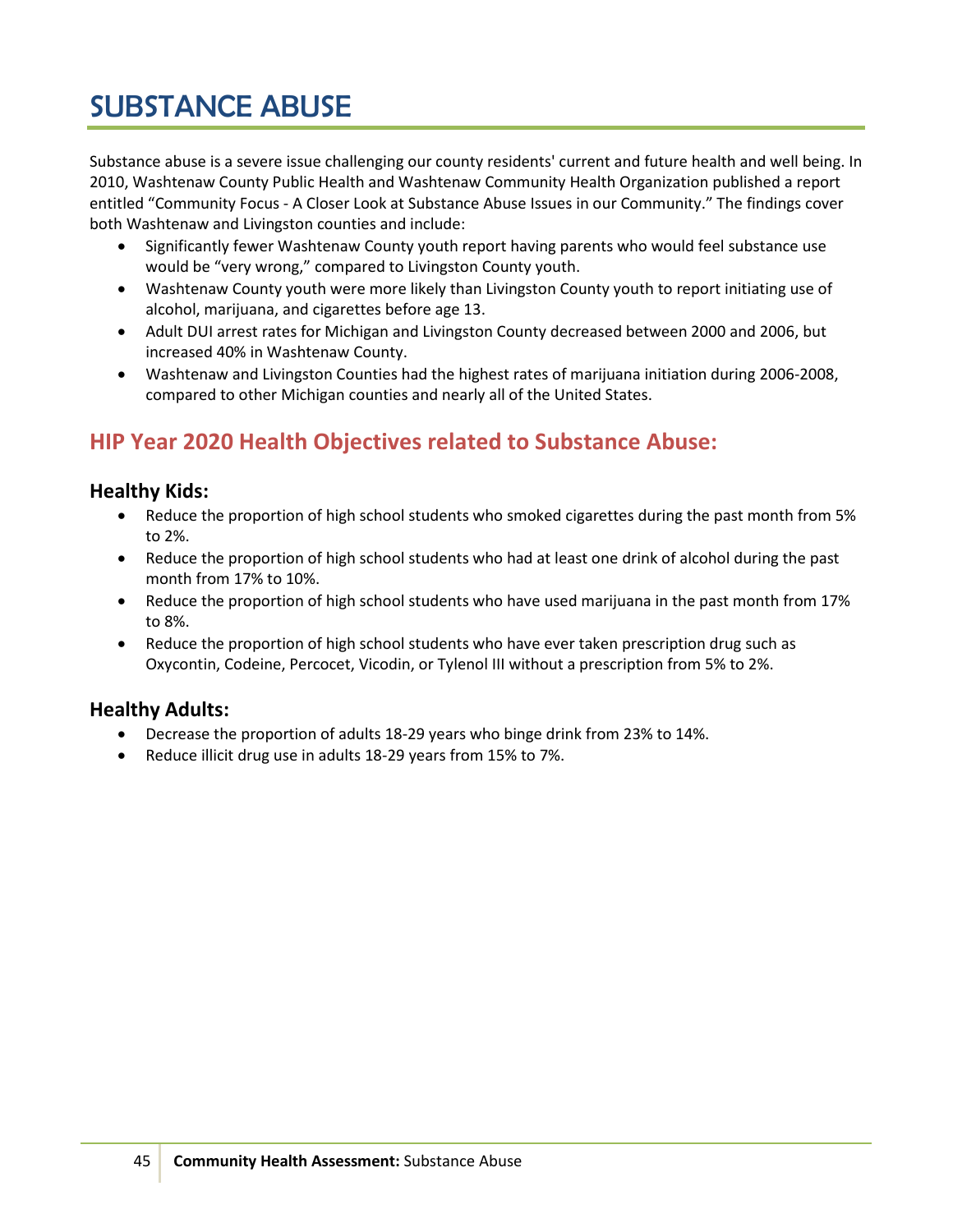# **Health Outcomes**

From 2000 to 2009, the number of deaths associated with alcohol in Washtenaw County increased from 18 to 22 per year. Other drug-related deaths increased from 27 to 40 per year during the same time period. In 2005, drug-related deaths surpassed motor vehicle fatalities, peaking in 2006 at 54 deaths per year, as seen below.<sup>[1](#page-5-0)</sup>

**Deaths due to alcohol, other drugs, and motor vehicle crashes**



*Source: Michigan Department of Community Health and Washtenaw County Public Health*

#### **Hepatitis C**

Hepatitis C infection, primarily associated with intravenous drug use, has increased in Washtenaw County young adults. The proportion of Washtenaw County Hepatitis C cases that were reported among young adults under aged 30 has more than doubled between [2](#page-5-1)006 and 2011, as seen below.<sup>2</sup>



**Washtenaw County hepatitis C cases** 

*Source: Washtenaw County Public Health – Communicable Disease Reports*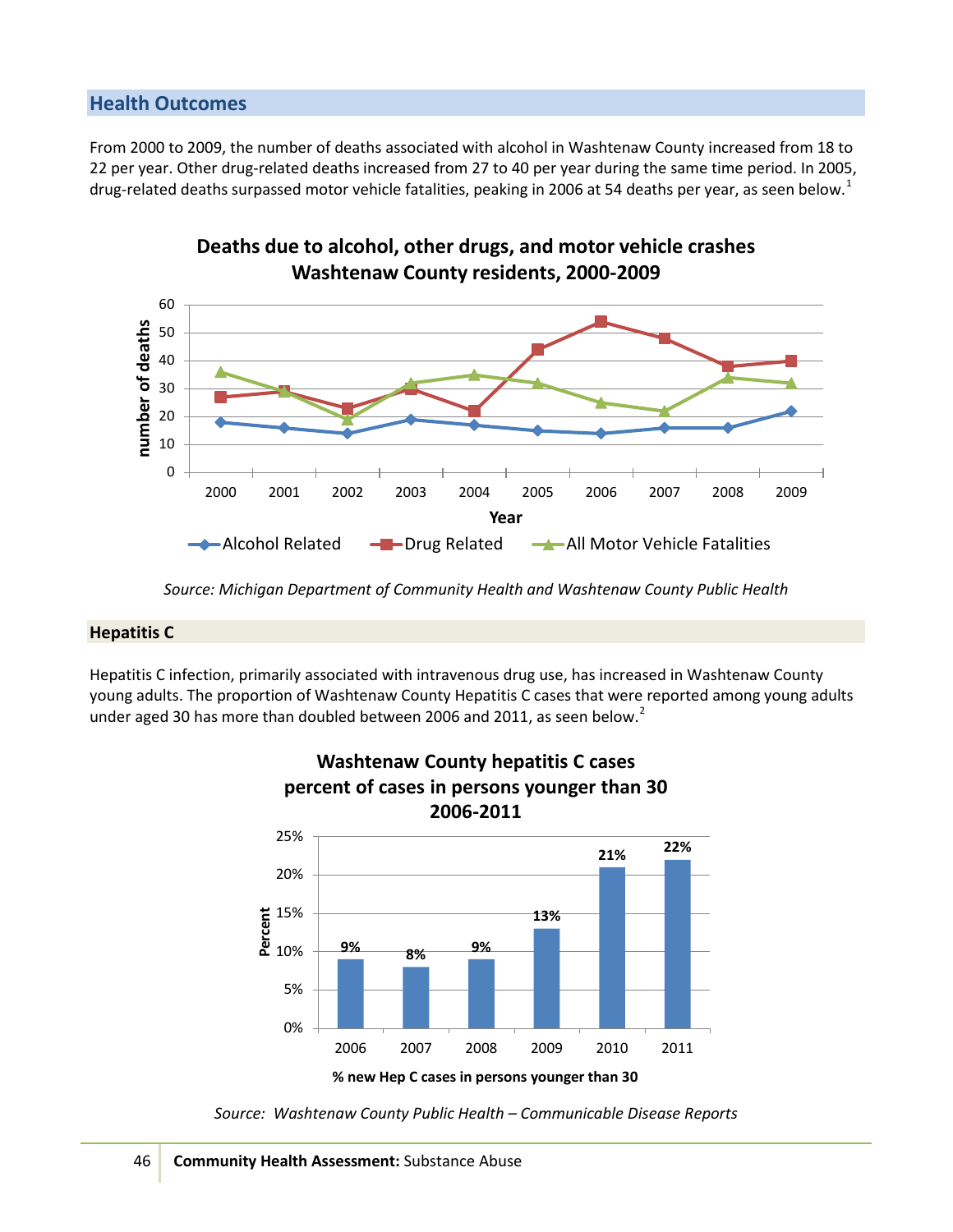# **Health Factors**

# **Health Behaviors**

#### *Alcohol Use*

Binge drinking is defined as having five or more drinks on a single occasion at least once in the past month. As seen below, the percentage of Washtenaw County adults reporting binge drinking decreased by almost half, from 24% to 1[3](#page-5-2)% between 1995 and 2010. $3$ 



Heavy drinking is associated with a number of health issues, such as cirrhosis, cancers, and untreated mental and behavioral health needs. In Washtenaw County, 13% of adults aged 18 and older report heavy alcohol consumption (defined for men as two or more drinks per day or 14 or more drinks per week, and for women as one or more drinks per day or 7 or more drinks per week). This is lower than the state (17%) or the nation  $(15\%)$ <sup>[4](#page-5-3)</sup>

Nearly 20% of Washtenaw County high school respondents reported that they rode in a vehicle driven by someone who had been drinking alcohol at least once during the past 30 days.<sup>[5](#page-5-4)</sup>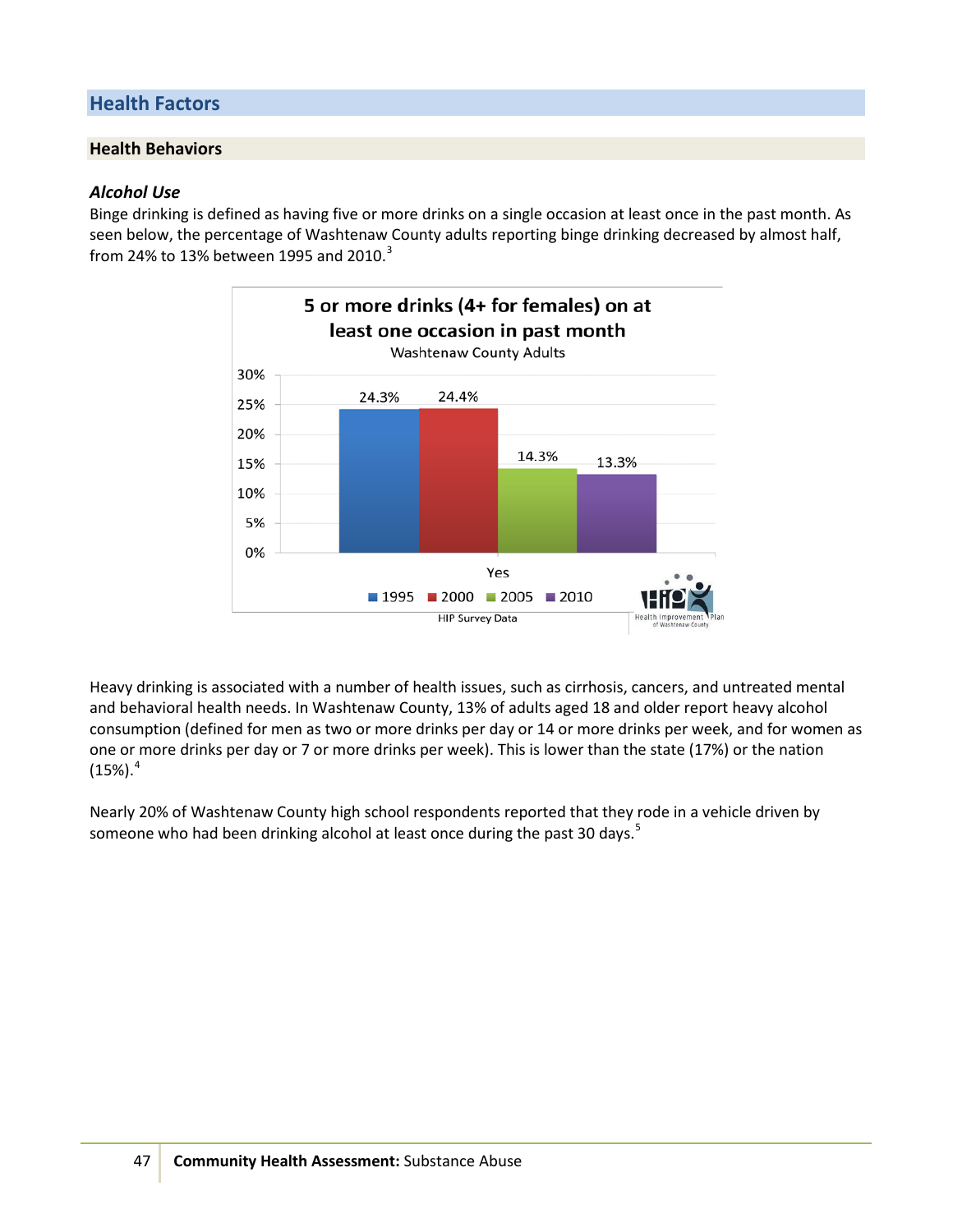# *Illicit and Prescription Drug Use*

Approximately 7% of Washtenaw County adults report that in the past year they used medicine, drugs, or other substances to get high without a prescription or with greater frequency or quantity than prescribed. These rates are somewhat high among younger adults, persons with "some college," low- income adults, and Ann Arbor residents. <sup>[6](#page-5-5)</sup>



Approximately 5% of Washtenaw County high school students and 15% of middle school students report misusing prescription drugs such as painkillers during the past 30 days.<sup>[7](#page-5-6)</sup> During January 2010-March 2012, there were, on average, seven emergency department admissions for opiate-related overdoses per month for Washtenaw County residents at University of Michigan Health System or St. Joseph Mercy Health System. <sup>[8](#page-5-7)</sup>

# *Marijuana Use*

According to the US Substance Abuse and Mental Health Services Agency (SAMHSA) National Surveys on Drug Use and Health, estimated rates of marijuana use in the past month increased slightly between 2006 and 2010 among Washtenaw and Livingston County residents. At the same time, the estimated percentage of residents who perceive that monthly marijuana use can cause "great risk" to the user declined somewhat, as presented below.



# **Washtenaw/Livingston substate region estimates of marijuana use and perceptions**

*Source: US Substance Abuse and Mental Health Services Agency (SAMHSA) National Surveys on Drug Use and Health, 2006-2008 and 2008-2010 estimates.*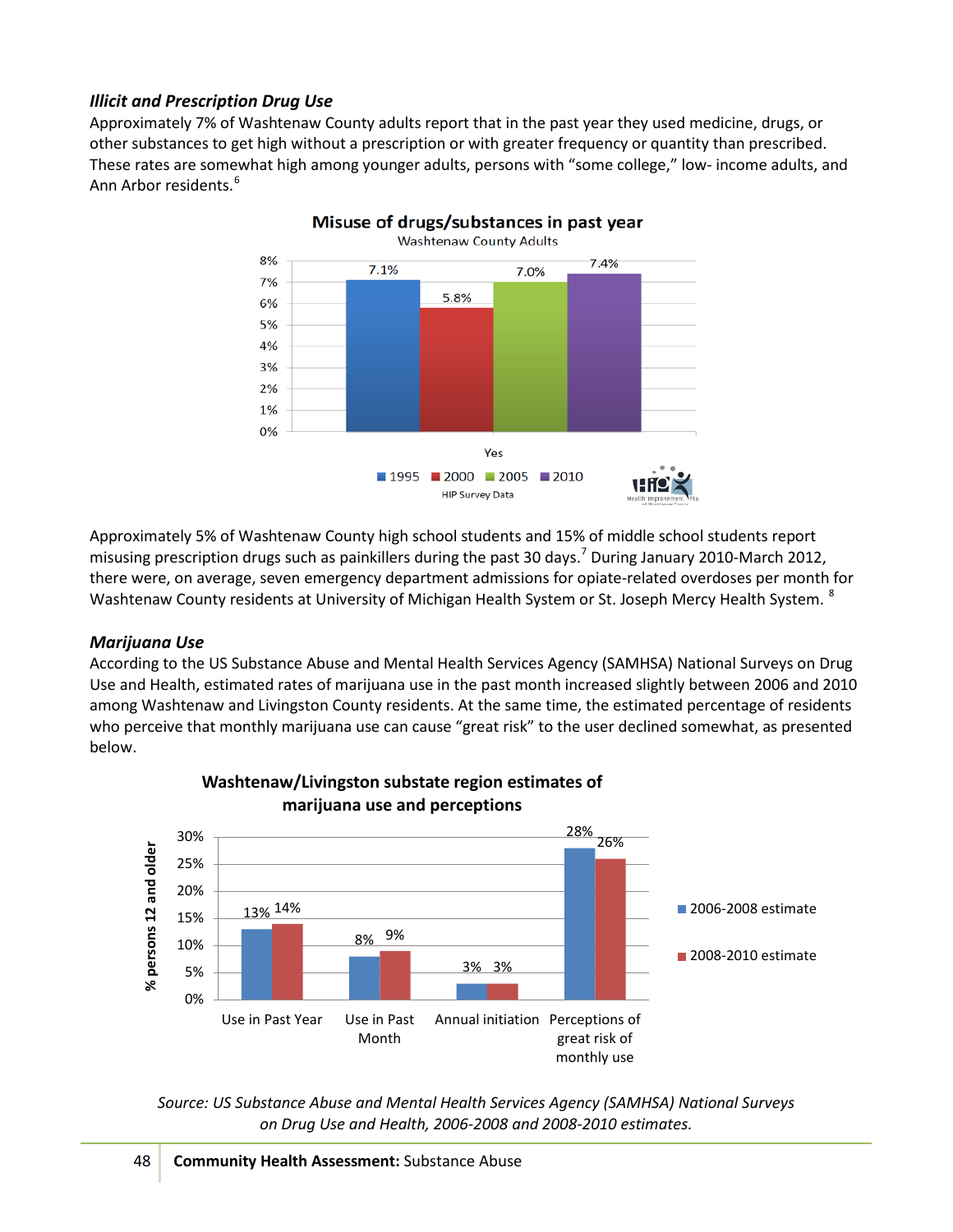## **Clinical Care**

# *Substance Abuse Treatment*

Approximately 5% of Washtenaw County adults say their drug use has interfered with their home or work life. The only consistent data available for treatment services are those for publicly funded programs. In 2012, there were 693 public treatment admissions in Washtenaw County. Males and younger, white adults comprise the majority of these admissions. <sup>[9](#page-5-8)</sup> Together, alcohol and heroin or other opiates account for nearly 80% of all primary substances mentioned as cause for admission.<sup>[10](#page-5-9)</sup>

Over time, the average age for publicly-funded substance abuse treatment admissions in Washtenaw County has decreased. For prescription drug treatment admissions, the average age was 32 in 2005 and 30 in 2012. For illicit opiates, the average age was 34 in 2005 and down to 31 in 2012. The same is not true for alcohol, marijuana, or stimulant-related treatment admissions. The proportion of publicly-funded substance abuse treatment admissions for heroin increased 40% between 2006 and 20[11](#page-5-10).<sup>11</sup>

#### *Emergency Room Visits*

Between April of 2011 and June of 2012, there were approximately 398 emergency room admissions associated with unintentional, non-therapeutic drug overdoses among Washtenaw County residents. Of those, 235 were for heroin and other opiates, hallucinogens, depressants, and steroids. In fact, nearly half (46%) of all these admissions were for heroin and other opiates.<sup>[12](#page-5-11)</sup>

#### **Social and Economic Factors**

According to the Washtenaw County 2010 HIP Survey, younger adults (19%), persons with "some college" (14%), lower-income residents (11%), Ann Arbor residents (13%), and students (9%) all report higher rates of illicit drug use than the county on average (7%). In addition, younger adults (9%), students (7%), white adults (6%), and females (6%) are more likely to report heavy drinking than county residents overall (4%).

#### **Physical Environment**

The number of liquor stores in Washtenaw County is slightly lower than in the state as a whole, but higher than in the nation. Washtenaw County has a liquor store establishment rate of 12 per 100,000 residents; the state rate is 15 per 100,000 and the nation 10 per 100,000.<sup>[13](#page-5-12)</sup>